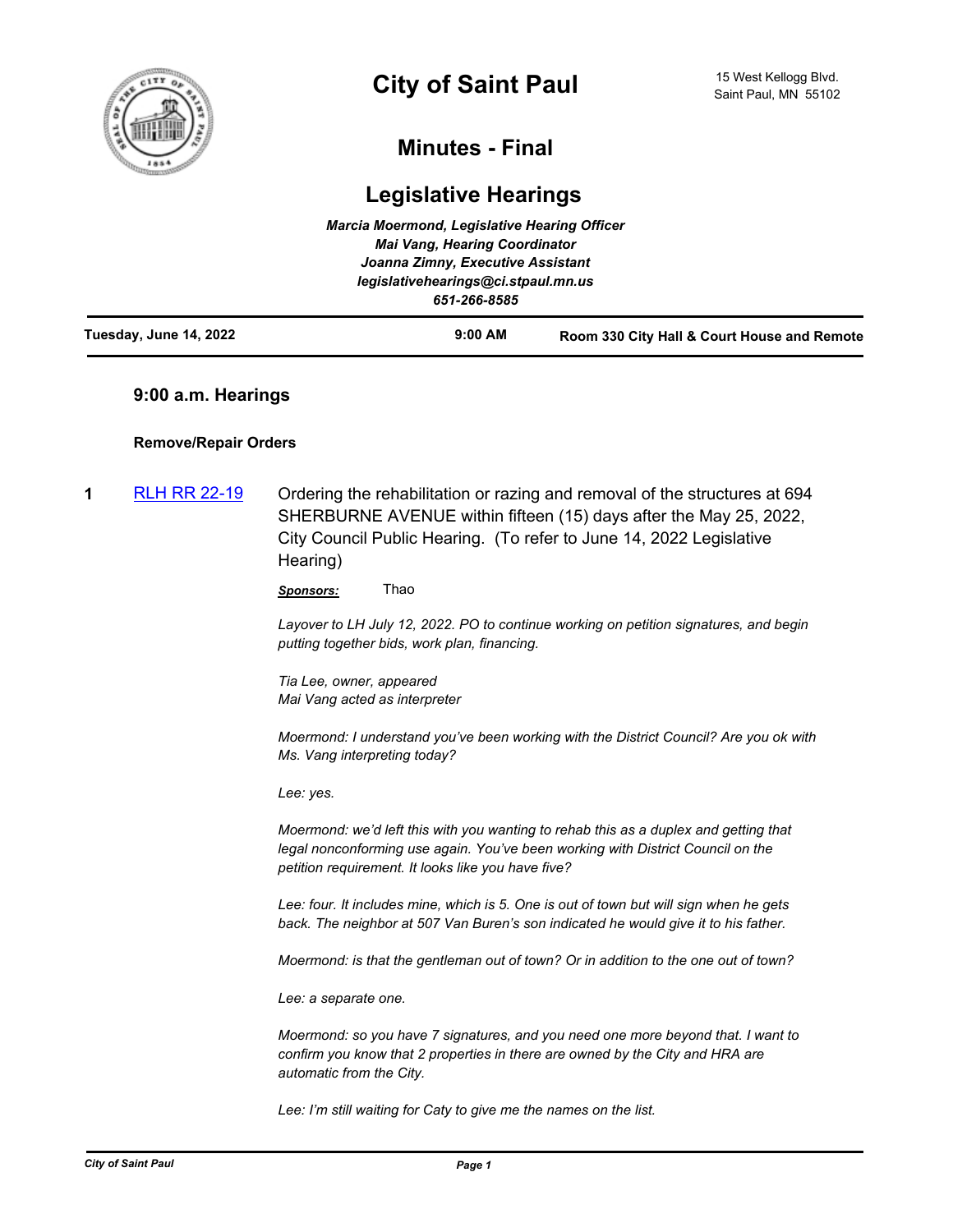*Moermond: Paul Dubruiel sent it straight to you.* 

*Lee: I only found 2 pages.* 

*Moermond: we'll print and give you a copy. I'd like to get this done as quickly as possible. You clearly have the support of the City in reverting this back for the zoning change. That is step one in putting this plan together. I'm willing to give grace for this process but I need to keep pressure on you to get those signatures. Simultaneously you need to be working on a plan for the rehab and financing to execute that plan. When we spoke a few weeks ago we talked about financing and how it may not be fully adequate. Any questions?* 

*Lee: no, I will work with Caty.* 

*Moermond: we'll copy her and encourage this to move along as speedily as possible. We will lay this over to Legislative Hearing July 12 and we'll have another conversation. In the meantime I'll follow up with the City Attorney's office to see if there's any possibility or procedure for waiving a signature requirement.*

#### **Laid Over to the Legislative Hearings due back on 7/12/2022**

**2 RLH RR 20-22** Ordering the rehabilitation or razing and removal of the structures at 678 SNELLING AVENUE NORTH within fifteen (15) days after the May 27, 2020 City Council public hearing. (To Refer to October 26, 2021 Legislative Hearings)

*Sponsors:* Jalali

*If permit is pulled and finaled for roof repair by July 20, 2022, refer matter back to LH October 25, 2022 for update on financing and plans.* 

*Lisa Kugler, consultant, appeared via phone Gene Gelgelu, AEDS, appeared via phone*

*Moermond: I do have an update on progress from Ms. Kugler it looks like the date is May 14, we received it June 6. The engineering information I did ask our structural engineer to review and wanted to put that on the record. Any highlights you want to cover about the update report?*

*Kugler: sorry about the date, it should be June 14. Importantly we did get the roof repaired, so we can now clean out the building. That is important. It took a while to get someone qualified to do it. I guess we're just in the process of waiting to see what happens with the federal funds and a legislative special session. Going ahead with design development, so we aren't standing still.* 

*Moermond: for the record, comments from Brian Karpen's review. He concurs there is no need for bracing, trusses can carry the load with compression in bottom and top cord. Fair bit of technical information, holes in the roof but is largely intact and can provide proper bracing in top cord. He was concerned large portion of the roof open would create water infiltration and cause degradation. Now I know the roof is repaired, I assume a permit was pulled?*

*Kugler: I didn't get a copy, but yes.* 

*Moermond: there is no current building permit.*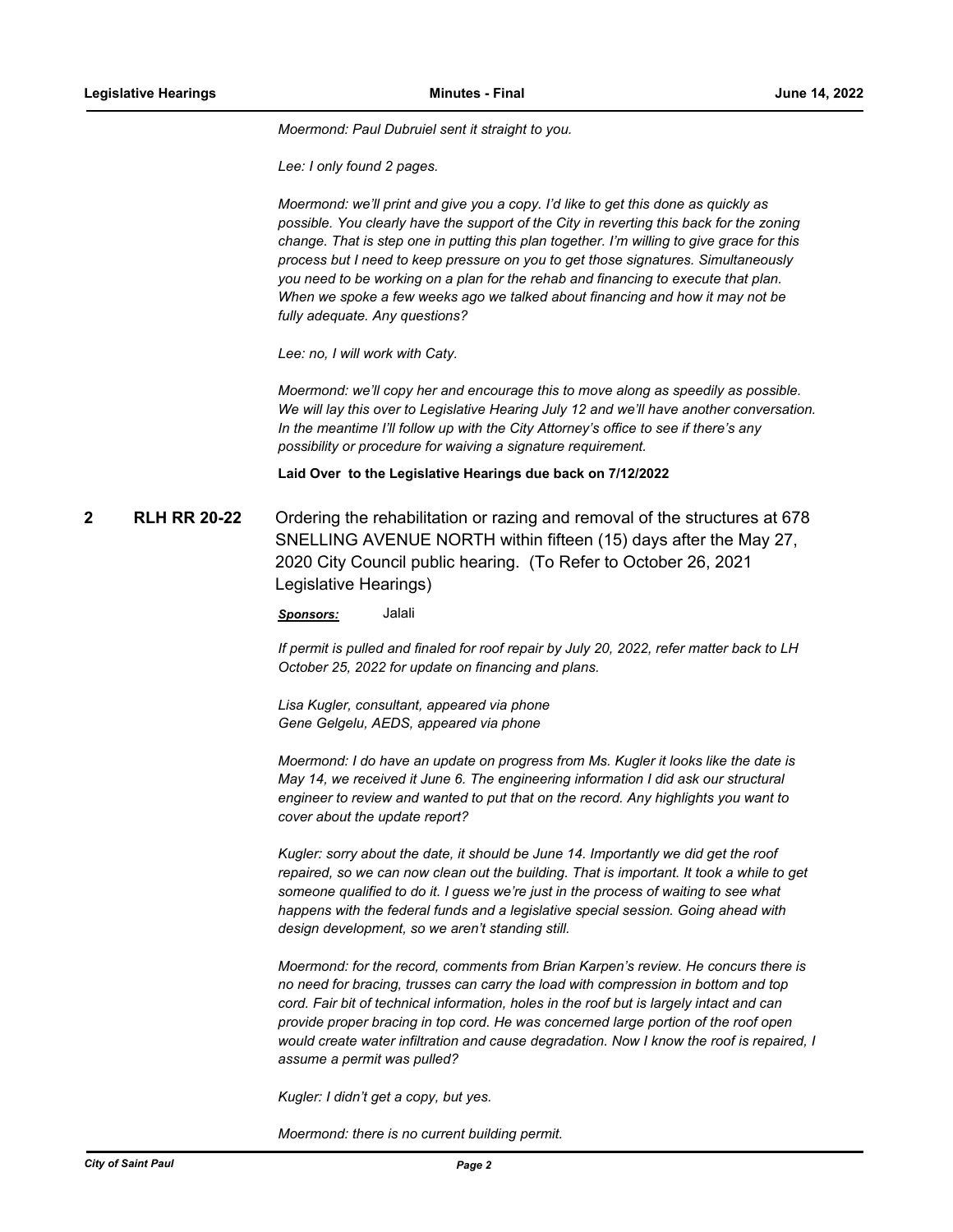*Kugler: for the roof?*

*Moermond: right, a permit wasn't pulled. That needs to be done and inspected.* 

*Kugler: ok, this is not my area. Would he have thought of it as repair?* 

*Moermond: it doesn't matter. It exceeds the value needed for a building permit and it is a Category 3 Vacant Building.*

*Kugler: what is that dollar amount?*

*Moermond: \$500.*

*Kugler: we'll do that.* 

*Moermond: so you'll take care of that soon. I have shared what our structural engineer said. This hasn't gone to Council since October 2021. I need to send this to Council so they are aware you're working on this and have these status reports in the record. I will put this in front of Council July 20 and if you have the building permit pulled and finaled by then I'll ask them to send it back to Legislative Hearing October 25. So you'll have several months to deal with financing, what happened with the Legislature, etc.* 

*Kugler: that makes sense.*

**Referred to the City Council due back on 7/20/2022**

**3** [RLH RR 22-24](http://stpaul.legistar.com/gateway.aspx?m=l&id=/matter.aspx?key=41599) Ordering the rehabilitation or razing and removal of the structures at 1457 THIRD STREET EAST within fifteen (15) days after the June 8, 2022, City Council Public Hearing. (To refer to June 14, 2022 Legislative Hearing)

*Sponsors:* Prince

*Layover to LH June 28, 2022 at 9 am for update on quit-claim deed status/ownership.* 

*Carl Berger, interested party, appeared via phone*

*Moermond: when last we spoke you talked about having purchased it but not having title. The people who were in control of the property weren't in control weren't paying taxes. It has all the earmarks of you being ripped off, is the bottom line. You can't find the people, title didn't' change. You were going to do some follow up and hire an attorney?*

*Berger: I have talked to an attorney. They are looking at quit-claim deed. My dad died and I settled the estate and the people doing things for me. I paid the taxes and the \$5,000 retainer. I got the Code Compliance Inspection done. I talked to the realtor and closer and they are going to have the information I paid for it and that it was a quit-claim deed. Six issues on the list, I have 5 done. The attorney is dealing with and approaching the quit-claim deed.*

*Moermond: who is your attorney?*

*Berger: Brad Hammond*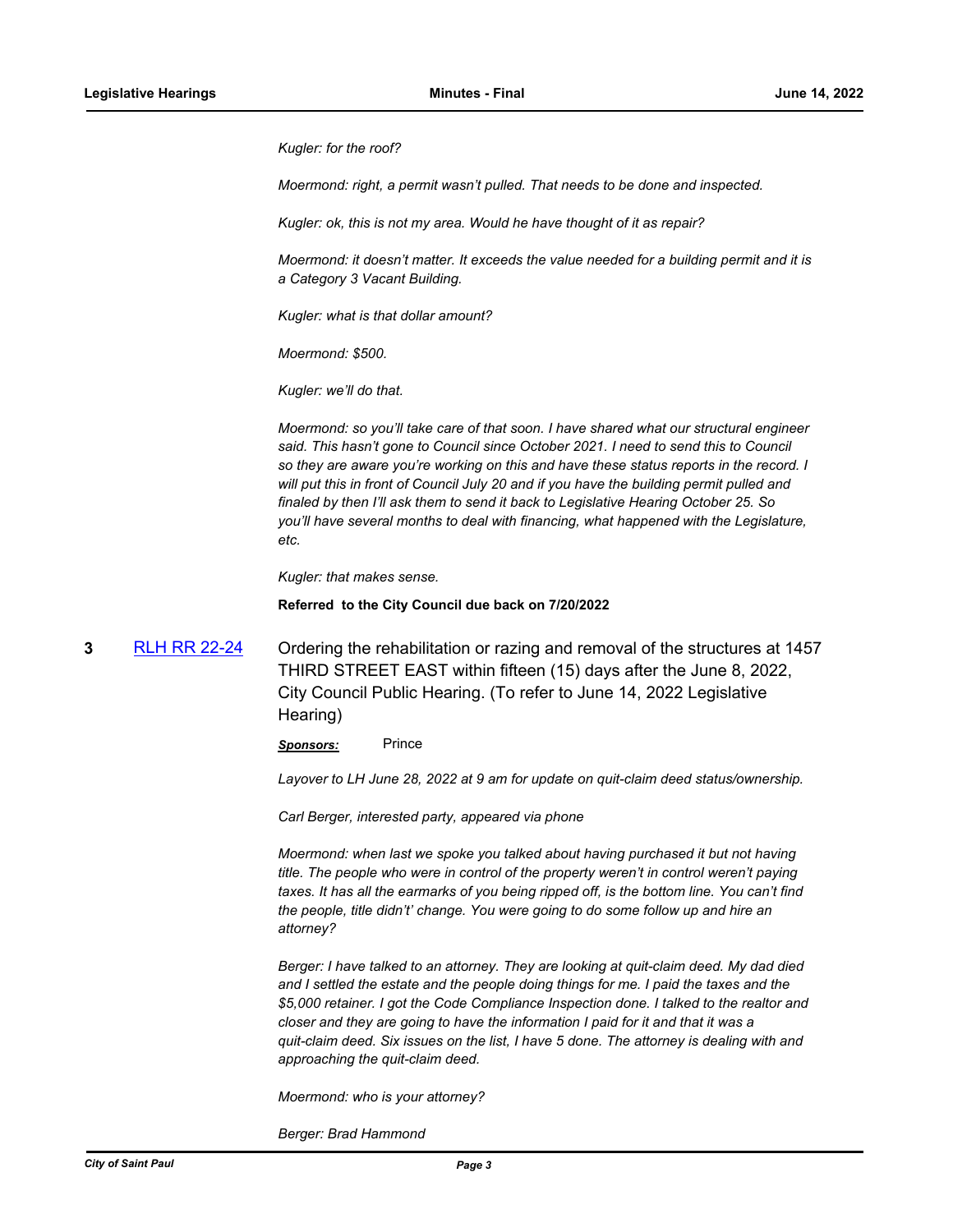*Moermond: is he local?*

*Berger: my neighbor grew up with him and knows him. Hastings I think. I'm trying to get everything done because I could be clobbered in this whole situation.*

*Moermond: and I am confirming your outstanding \$26,000 taxes were paid. Looks like you are current on that, which is great. We love to see that. I'm looking for something process-wise about where your attorney is at on filing that quit-claim deed. We'd like your attorney's contact information.*

*Berger: this is my priority. I have a bank statement and stuff in here showing funds are available to finish it. I'll have to deal with the attorney.* 

*Moermond: I'm hoping your attorney can participate in a conversation?*

*Berger: yes.* 

*Moermond: I can contact DSI and ask them to expedite that Code Compliance Inspection report. I'm glad to hear you have financing. They're estimating it is in excess of \$50,000. That's just from their experience. Your bids may be higher or lower, that's why we look for a construction statement, bids, etc.* 

*Berger: the other thing is the windows, the furnace, the doors, have been all completed and the inspection will give you a good idea of that.*

*Moermond: were permits pulled?*

*Berger: the people doing it were certified. I'm looking for the paperwork so I can show that. I'm gathering some of that was not permitted and I will say there is a licensed contractor that can approach and do everything and will get those permits so it is 100%.* 

*Moermond: I'll make the department aware of that. They will check the dates on the equipment. Getting it permitted will be tricky, some contractors don't want to take responsibility for someone else's work. There may be a double fee. Just so you know that is an issue.* 

*Berger: yes. A lot that was done, the windows, doors and flooring is stuff that I could do and did that.* 

*Moermond: once it reaches a certain value, and because it was a Category 2, and now a Category 3 it would require a general repair permit.* 

*Berger: I didn't know that.*

*Moermond: if plumbing, electrical, HVAC work was inside the wall then the wall may need to be opened up.*

*Berger: I totally expect that.*

*Moermond: I'm going to continue this for 2 weeks. This is all to the good. You've taken more steps than I thought were possible and I was really concerned you were going to be losing a lot of money. I'm glad it appears you are getting control. I hope that*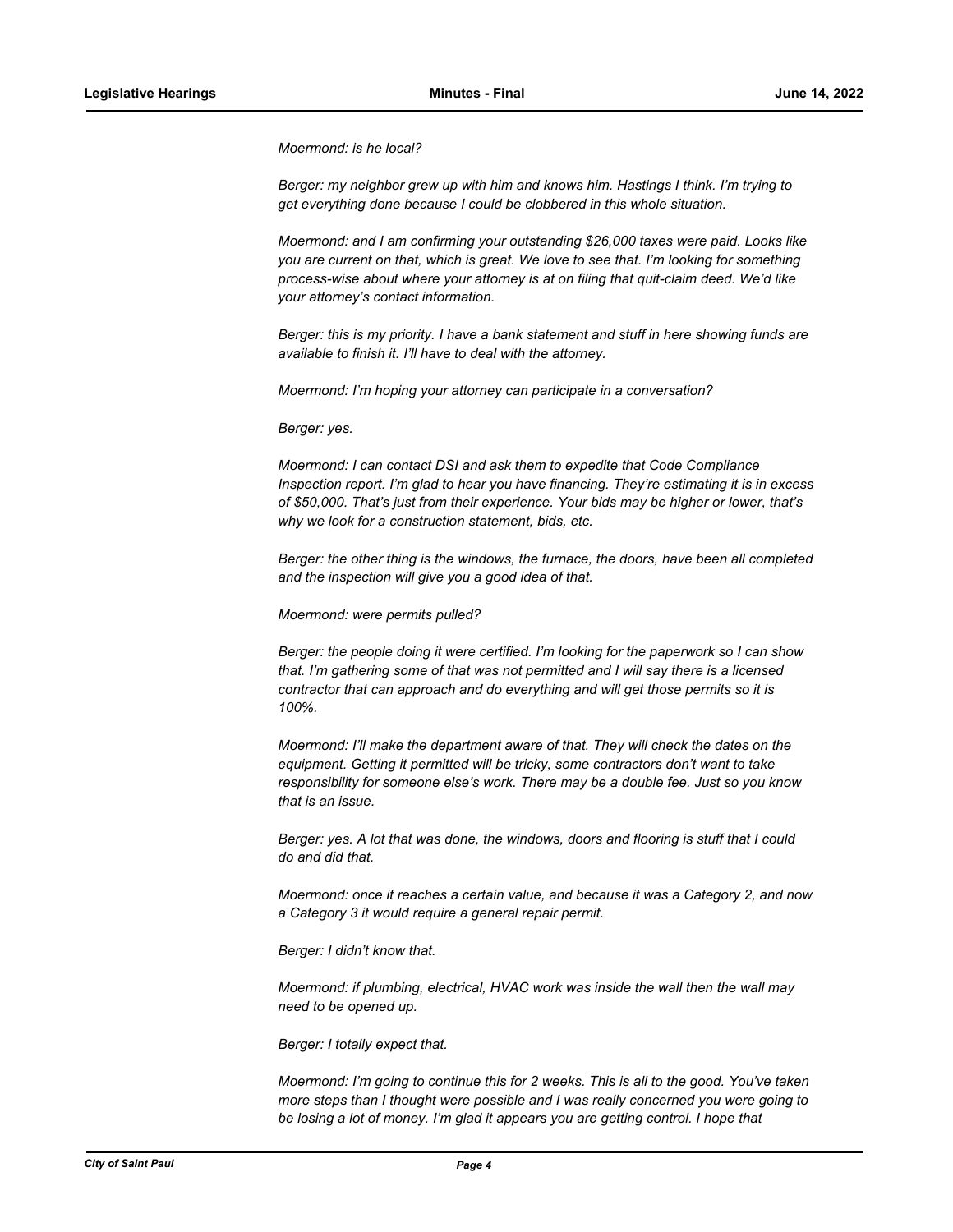*continues. I hope you didn't pay the back taxes without title, but hopefully with the attorney in this you'll be in a good position.* 

*Berger: with the realtor and the closer, if I show the cashier check and who the closer*  was, those things should be a good step in showing the property name is right. Is there *something else I should do?* 

*Moermond: I can't think if you have an attorney pursuing that, it sounds like the last preliminary thing from you. The next steps were probably glossed over in the first hearing because of those other issues. The next step will be the scope of work, work plan, timeline, and financing.*

#### **Laid Over to the Legislative Hearings due back on 6/28/2022**

**4** [RLH RR 21-60](http://stpaul.legistar.com/gateway.aspx?m=l&id=/matter.aspx?key=38878) Ordering the rehabilitation or razing and removal of the structures at 1941 UNIVERSITY AVENUE WEST (STORAGE/GARAGE) within fifteen (15) days after the September 22, 2021, City Council Public Hearing.

*Sponsors:* Jalali

*Layover to LH June 28, 2022. Property Reps to provide proof of financing in excess of \$60,000 STAR grant (approx \$40,000), and affidavit dedicating those funds to the project.* 

*Dawit Solomon, President Eritrean Community Center of MN, appeared via phone Essey Asbu, Secretary Eritrean Community Center of MN, appeared via phone Ruth Ogbaselassie, treasurer Eritrean Community Center of MN, appeared via phone Belainesh Tekle, PR Eritrean Community Center of MN, appeared via phone Alec Armon, District 11 Community Council, appeared via phone*

*Moermond: I did review the plans you submitted for today. Was Ms. Klinkhammer included on this?*

*Solomon: I did send it to her. We were hoping we'd complete our contract with D&J and submit to Claudia, but that did not materialize so we had to scramble to find this builder. Essey worked with him at Minneapolis Community College. The bid I sent yesterday to Claudia was the one I just got. I also want to say, the last meeting we were all on our phones waiting.* 

*Moermond: a voicemail was left at 11:12 am is what the notes say. I think we are keeping up and did that follow up letter. I'd like to focus on the plan you gave. This does look like an acceptable work plan.* 

*Asbu: we had been working since January with Done Steele from D&J and for whatever reason we had loss of communication. We hope he's ok. When we couldn't get in touch we decided to move forward with a different contractor.* 

*Moermond: you no doubt recall in our conversation from the City engineer and Building Official we are looking for a building or demo permit pulled by July 1 given the condition. With the rehab bid it is obvious you are going with rehab not demo, but you have a \$60,000 STAR grant. So I know you have that money towards the \$98,670 the bid is. That means you have a shortfall of \$39,000. Is that something the organization has?*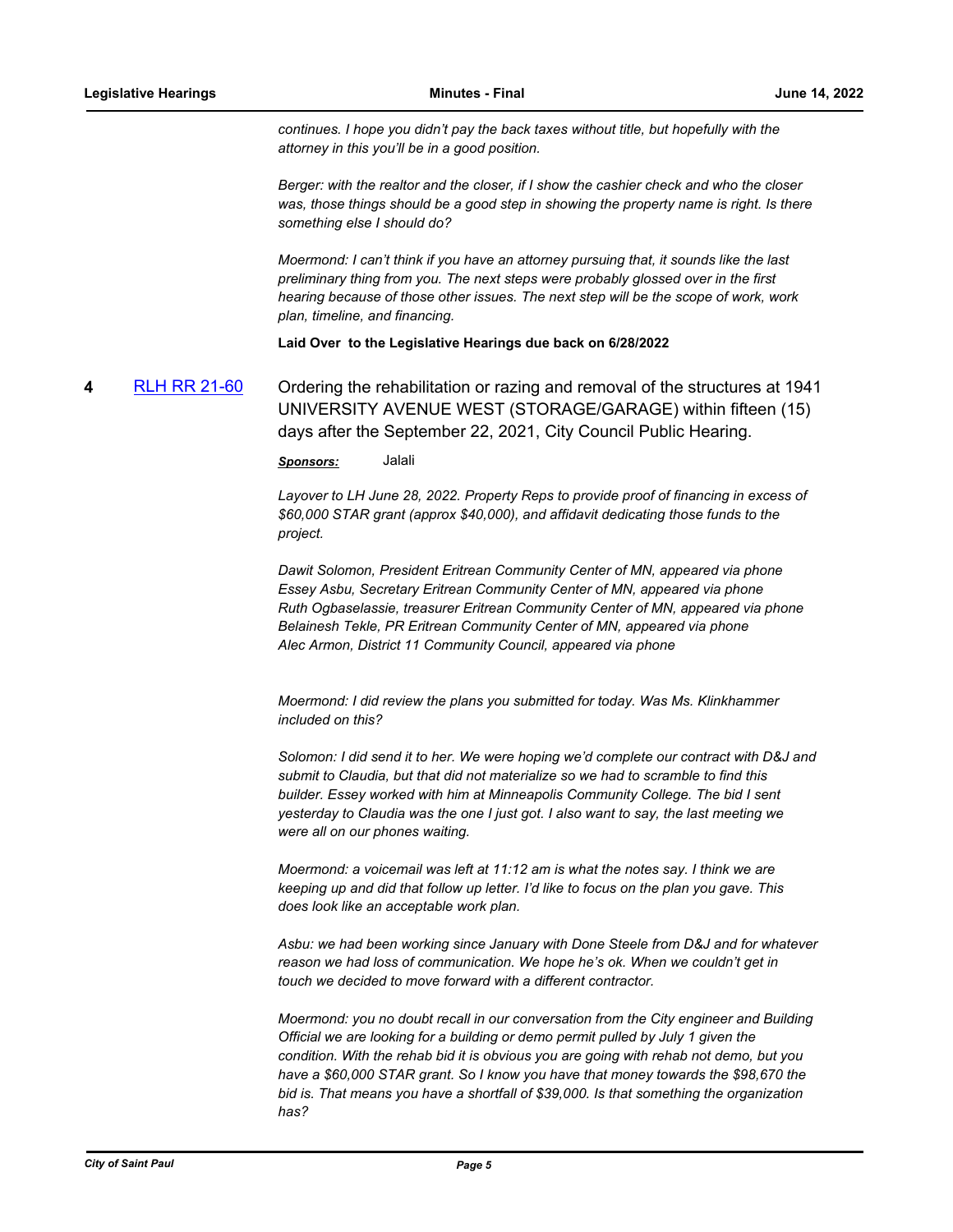*Solomon: we have the balance we have secured from the community.* 

*Moermond: I'll need to see an account statement showing those funds and an affidavit showing it will be exclusively used for this. We'll review this June 28; I would be able to say you can start work then before it goes to Council for a vote on July 13.* 

*Solomon: the one question I have, we are now scheduled to meet them at 6:30 p.m. and sign the contract. We have let them know we have a time crunch; the understanding is ASAP he will pull permits. Any help to expedite the permit process?*

*Moermond: you need to show the money before I make a recommendation to Council to give you that grant of time. I feel strongly we need documentation of those funds before this can be green-lighted. You can sign the contract, that is up to you, if you submit the information and there is time today we could review that in the next couple of days. Permits cannot be pulled until you get green-lighted here. That will require money.* 

*Solomon: we will do that this week.* 

*Asbu: we paid \$5,000 at one point. Can we put that \$5,000 towards the project or not?* 

*Moermond: the \$5,000 Performance Deposit is for performance of the nuisance is abatement. That means when the building is completely rehabbed and signed off on. You cannot expect that to be part of the financing package you put towards the City. The City holds that money. That isn't part of what you can use.* 

*Asbu: I would appreciate any assistance from the City in this.* 

*Moermond: City has stepped up to provide \$60,000, a majority of the funds. I'm telling you the building is sufficiently derelict and in danger of collapse that the structural engineer is saying it needs to be dealt with. You are on a rigorous clock right now.*

**Laid Over to the Legislative Hearings due back on 6/28/2022**

**5** [RLH RR 22-33](http://stpaul.legistar.com/gateway.aspx?m=l&id=/matter.aspx?key=41832) Ordering the rehabilitation or razing and removal of the structures at 781 COOK AVENUE EAST within fifteen (15) days after the July 13, 2022, City Council Public Hearing.

*Sponsors:* Yang

*Layover to LH June 28, 2022 9 am for update on foreclosure status and plans.* 

*Craig Barbee, attorney o/b/o City Mortgage, appeared*

*Barbee: City Mortgage has foreclosed and now hold the sheriff's certificate. Cenlar is the servicer.*

*Moermond: have you expedited the foreclosure?* 

*Barbee: this started February 2020, prior to Covid. It got postponed until we could publish that postponement and serve it by mail. That happened multiple times during Covid. Once that was lifted it went to sale September 30, 2021 but due to the balance on the mortgage. It was a 2007 mortgage taken out by the former owners, Pamela and Christopher Arndt. The balance threshold it was a 12 month redemption period. So my client won't have title until September 30, 2022. We didn't reduce the redemption*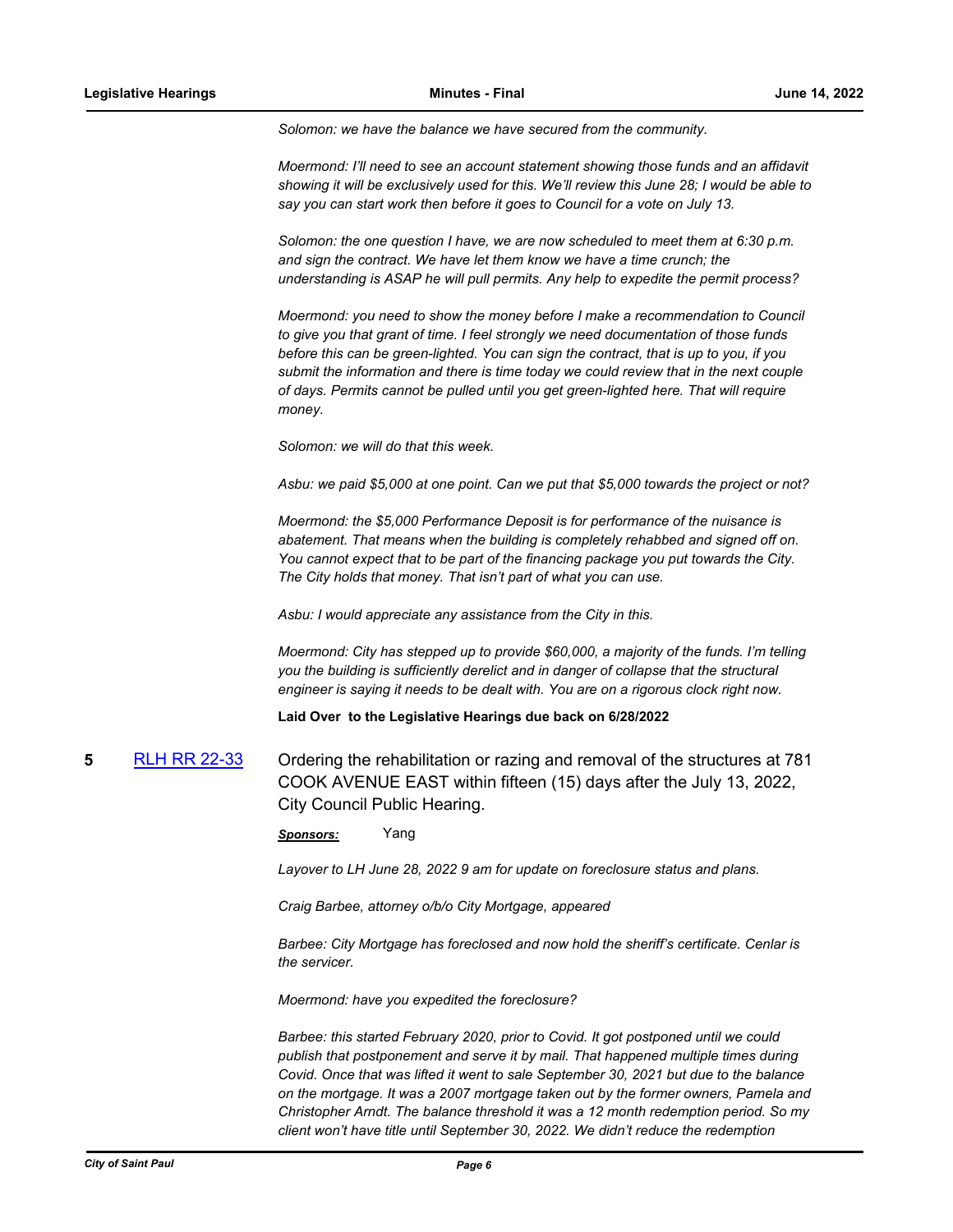*period because people were served during foreclosure as occupants. It got flagged as occupied. I don't know the timing of vacancy. Normally being vacant is what triggers the 5 week court redemption.* 

*Moermond: it became a registered Vacant Building in November 2020 and was referred by the St. Paul Fire Department. [Moermond gives background appeals process]. How much was the outstanding mortgage?*

*Barbee: our bid at the sale was \$44,538. I did pull a property report from the County Recorder and the former owner transferred to his interest via quitclaim deed September 21, 2021 to Premier Properties LLC. They have a junior mortgage to Metro Holdings for \$30,000. There is a mechanics lien as well. There are other interested parties, and redemption with being \$44,000. I have to imagine this is going to be redeemed either by the current owner or a junior creditor. That puts my client in a tough situation. Zillow has a property value of \$250,000 and with the redemption amount being \$40,000 to \$50,000, it is likely it would be redeemed.* 

*Moermond: there is no way this thing is worth that much. Ramsey County doesn't reflect the condition of the structure.* 

*Staff report by Supervisor Joe Yannarelly: the building is a two-story, wood frame, single-family dwelling with a detached one-stall garage on a lot of 4,792 square feet. According to our files, it has been a vacant building since November 23, 2020. The current property owner is Minnesota Premier Properties LLC, per AMANDA and Ramsey County Property records. On February 23, 2022, an inspection of the building was conducted, a list of deficiencies which constitute a nuisance condition was developed and photographs were taken. An Order to Abate a Nuisance Building was posted on March 10, 2022, with a compliance date of April 9, 2022. As of this date, the property remains in a condition which comprises a nuisance as defined by the legislative code. Taxation has placed an estimated market value of \$20,000 on the land and \$189,00 on the building. Real estate taxes for the first half of 2022 have not been paid; total due to date is \$4,370.09 (includes penalty and interest). The vacant building registration fees were paid by check on November 17, 2021. As of June 13, 2022, a Code Compliance Inspection has not been done. As of June 13, 2022, the \$5,000 performance deposit has not been posted. There have been three Summary Abatement notices since 2020. There have been two work orders issued for Boarding/securing and Tall grass/weeds. Code Enforcement Officers estimate the cost to repair this structure exceeds \$100,000. The estimated cost to demolish exceeds \$30,000. There's another work order pending for tall grass.*

*Moermond: looks like it was a Form 4 by the St. Paul Fire Department.* 

*Yannarelly: they identified hoarding conditions, flies, inaccessible bedrooms. Having been out there I can say that the property has been trashed, occupied by squatters. We've had to secure it.* 

*Moermond: we have a low building value right now. With rehab if it is a decent prospect the added value may be there to be worth an investment. The conditions are very bad now. In order for an inspection to occur a junk out would need to happen and I don't know who has authority to do that. Those conditions were identified in July 2020 and if it has continued to be occupied by squatters it has sat through 2 summers.* 

*Barbee: my client isn't the owner and we don't have possession. We can't do a trash out until the redemption period expires. We can't do a Code Compliance Inspection*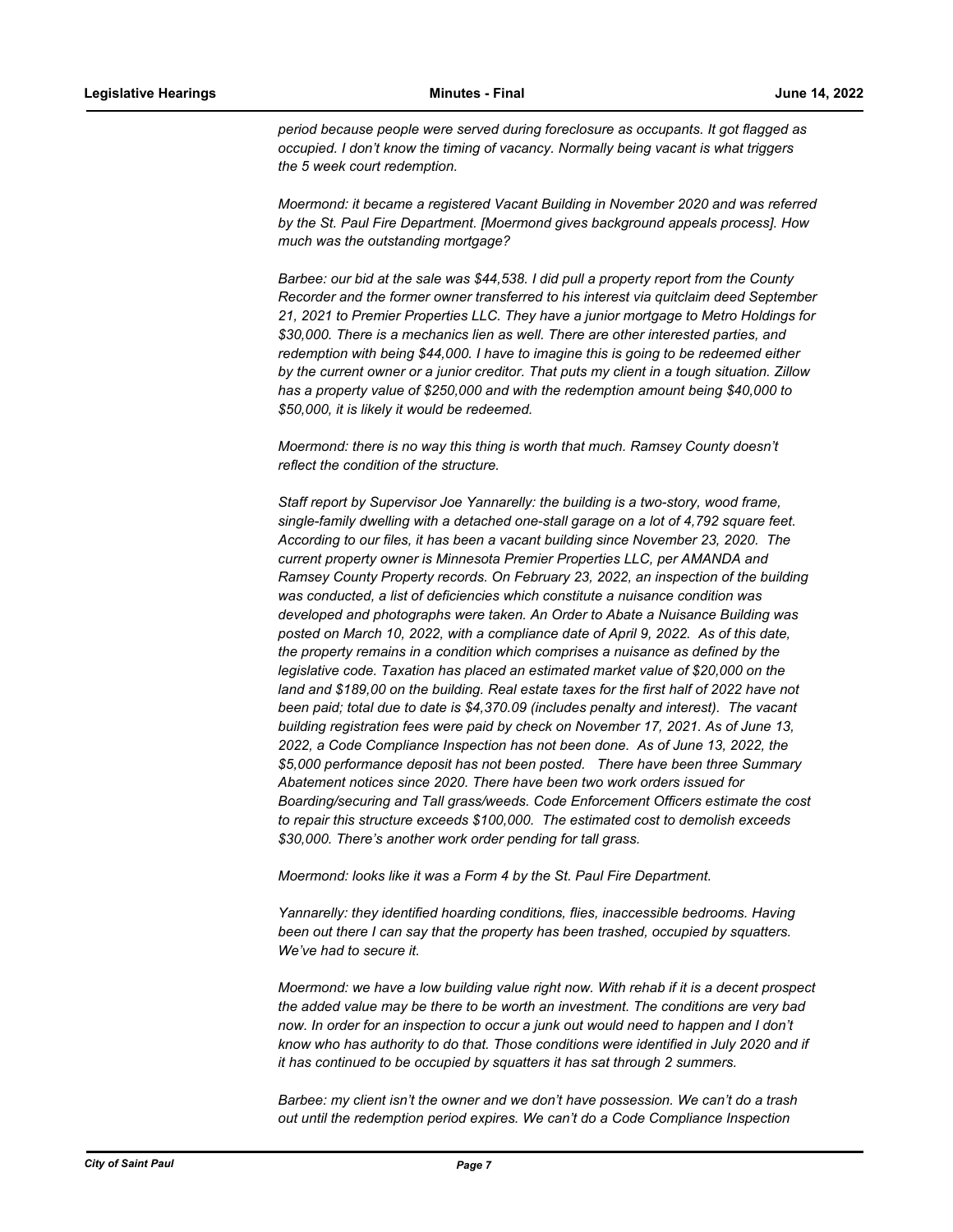which is what they'd want to see to decide if it was worth investing money in repair. If it *gets torn down then they'll see a total loss on the loan. We're in a tough position until we become owner September 30. Even with the low value, I still think with the low redemption amount, I think it would be a candidate for redemption. I don't know MN Premier Properties, but I assume they are an investor.*

*Moermond: the current tax value is \$20,000 on the land and \$189,000 on the building.* 

*Barbee: even with \$100,000 in repairs there will be some equity. There's little my client can do until that eviction is done.* 

*Moermond: why can't you seek expedited for feature? Policy?* 

*Barbee: because it was served as occupied. I don't know if it was tenants or squatters but we have that affidavit it was served occupied so it didn't get flagged as vacant.*

*Moermond: and yet it has been since July of 2020.* 

*Barbee: if they are squatters during their BPO inspection they may think someone is living there.*

*Moermond: and here we are left with an extremely derelict structure, an active nuisance to the neighbors and in hoarded condition. That makes me say we need to move more quickly on this. I wouldn't want to live next door to this building.*

*Barbee: my client was subject to the foreclosure moratorium. February 24, 2020 is when the first legal step was filed. They want to save it if it is worth it but we're not going to know. They didn't cause the conditions and they're trying to save their investment. So we delay a month for them to get more information. We've been contacted by investors with offers on it. Is the assignment of sheriff's certificate subject to those deed transfer issues? We don't want to lose our investment.* 

*Moermond: it seems to me most mortgage have provisions to take steps to prevent further loss in the value of the building. I don't know if you could ask the court to grant permission to do that junk out and get the Code Compliance Inspection done. This isn't just a building with structural problems. This has obvious problems complicated by gross unsanitary conditions complicated by behavioral issues which all pressure me to say the City should be stepping in to address this. It doesn't go to Council until July 13, so let's talk again on June 28. Give you an opportunity to think this through. I can't wait in good conscience for 3 months for even the beginning discussion of problem resolution.* 

*Yannarelly: can they cut the grass?*

*Moermond: are you in communication with the REO?*

*Barbee B: I did inform them of the condition to maintain the exterior. I will follow up with them again on that. I know your process. Could you point me where the transfer restrictions in the deed are? Are those City Code?*

*Moermond: chapter 33 regarding work on dangerous structures, and also a stray statement under 45, and possibly 43. 33 is the most likely, that's the City's Building Code that augments the State's code.*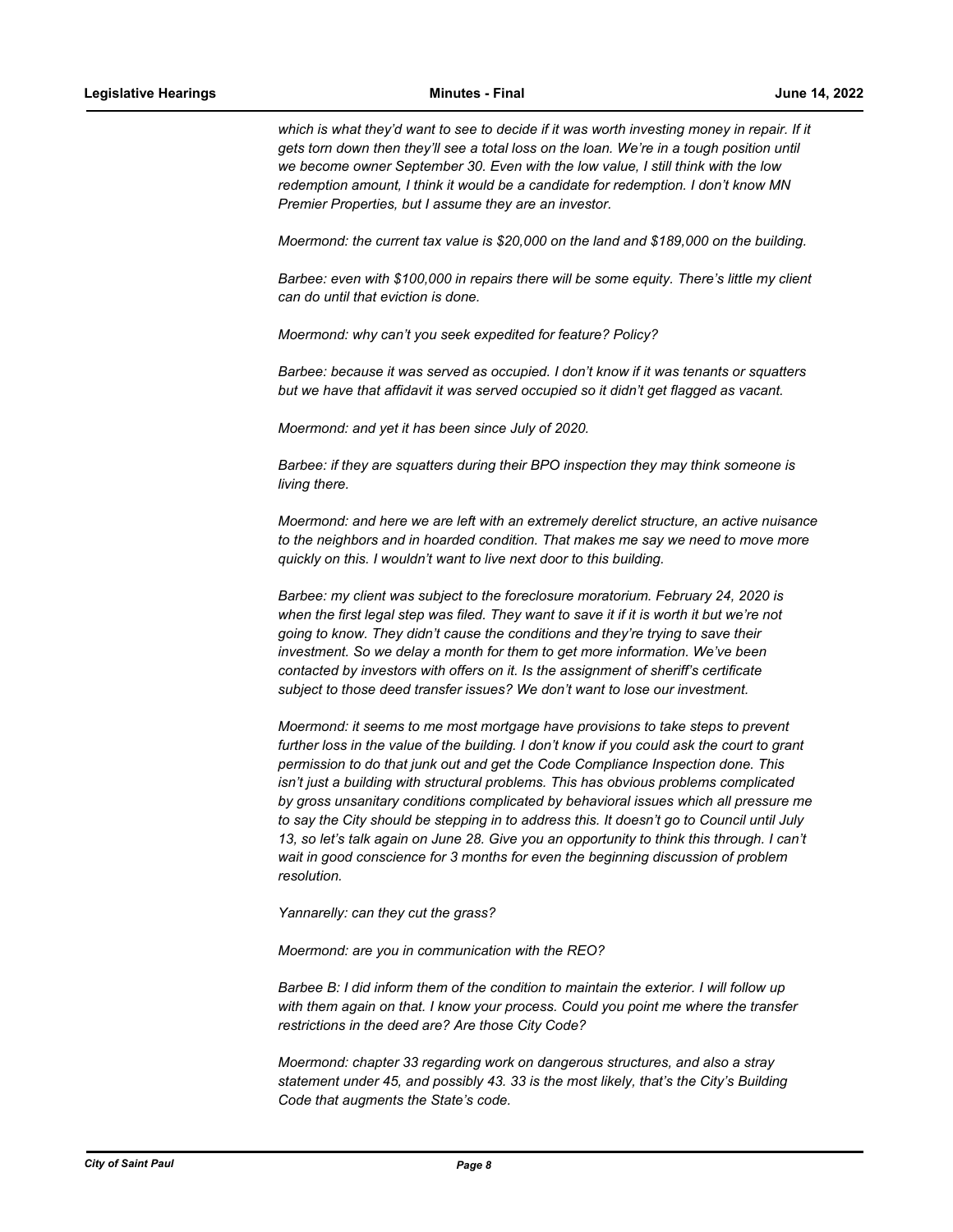*Barbee: what type of property transfer triggers those? Deed?*

*Moermond: if you are a lienholder, if someone who currently has a lien were to assume full ownership through court, I don't consider that title transfer because there is interest property already. Being sold to a private rehabber who result in that transfer of title naturally, but we'd want to see a contract that says title wont transfer until the nuisance is abated. It is usually handled through a Contract for deed, a mortgage, or an addendum in a purchase agreement.* 

*Barbee: is there a difference between where if my client, who has the sheriff's certificate interest, if they transfer that interest via assignment of sheriff's certificate. Would that trigger those restrictions?*

*Moermond: I would want to talk to the City Attorney about that. I haven't had a circumstance with that.*

**Laid Over to the Legislative Hearings due back on 6/28/2022**

### **Staff Reports**

**6** [SR 22-91](http://stpaul.legistar.com/gateway.aspx?m=l&id=/matter.aspx?key=41750) Review Request for a potential stay of enforcement of demolition for Joe Steinmaus, on behalf of Michael Murray, for property at 1628 DARLENE STREET.

*Sponsors:* Yang

*Grant 180 day to rehab the property (CPH June 22, 2022).*

*Joe Steinmaus, purchaser, appeared via phone*

*Moermond: I'm ready to go on this one. it seems we were looking for 2 things yesterday, one was that affidavit of financing. We have that now. The other is the Code Compliance Inspection Report and any modifications you make based on that. I called Steve Ubl yesterday and spoke with him about expediting this Code Compliance Inspection Report.* 

*Steinmaus: I got it this morning.* 

*Moermond: I love to hear that. I'm going to send this to Council next Wednesday June 22. Any revisions based on that Code Compliance please send me.*

*Steinmaus: it was simple, it was in good shape. We looked at it this morning.*

*Moermond: can you affirm it addresses everything in the Code Compliance? You're indicating no changes to work plan?*

*Steinmaus: no, it is in great shape.*

*Moermond: I'll take you at your word, and Mr. Yannarelly can you let the Department know he can begin pulling permits?*

*Yannarelly: yes.*

*Moermond: so permits tomorrow.*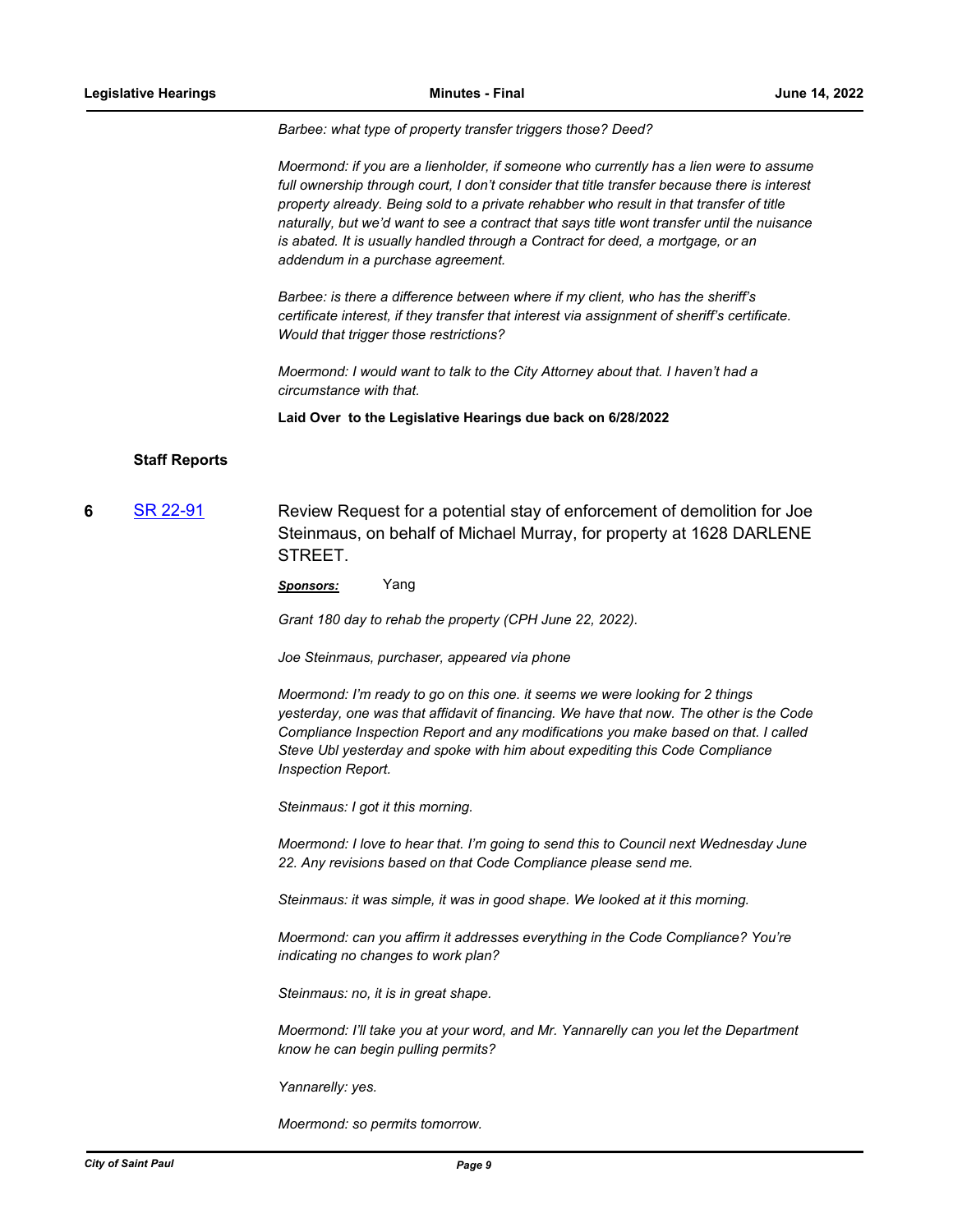#### **Received and Filed**

## **10:00 a.m. Hearings**

#### **Making Finding on Nuisance Abatements**

**7** [RLH RR 22-9](http://stpaul.legistar.com/gateway.aspx?m=l&id=/matter.aspx?key=41142) Third Making finding on the appealed substantial abatement ordered for 1013 JAMESON STREET in Council File RLH RR 21-79.

*Sponsors:* Brendmoen

*The nuisance is abated and the matter resolved.*

**Referred to the City Council due back on 6/22/2022**

**8** [RLH RR 22-25](http://stpaul.legistar.com/gateway.aspx?m=l&id=/matter.aspx?key=41611) Third Making finding on the appealed substantial abatement ordered for 864 MARION STREET in Council File RLH RR 21-41.

*Sponsors:* Thao

*Layover to LH July 12, 2022 at 10 am (CPH July 20, 2022). PO to provide proof of financing for completing the rehab & affidavit dedicating funds to the project.* 

*Robert Shilling, owner, appeared via phone Brian Wolff, contractor, appeared via phone*

*Moermond: I have received a letter from Mr. Wolff indicating that you're waiting for disbursements and you have a loan. I looked at this twice before and you were at 20% complete and there's been no change in six months according to our staff. Tell me what is going on.*

*Staff update by Joe Yannarelly: 20%, nothing has happened. No issues at the property, it is being maintained.* 

*Schilling: there are two tenants that claimed Covid, I didn't get rent for a year. I just got their rent money 2 weeks ago. I live on SS and been working part time just to make my mortgage payments on this duplex. With that hardship added to the fact the financer didn't come through as promised. I believe he's talked to you people more than me. The contractor was afraid to initiate deals with plumbers and electricians until he saw some cash. That was not happening. I don't know if I'm the only one who got hoodwinked on this, or if he scammed the City also?*

*Moermond: what role could the City have in the financing of your rehab?*

Schilling: this guy was approved is all I'm saying. He promised a check for \$20,000, *and it turned out to be \$10,000. I have an \$80,000 mortgage against my property. Something isn't right. I haven't been dragging my feet on it.* 

*Moermond: I opened this file November 26, 2019. I worked with you through August of 2020 to get your initial grant of time. The length of a pregnancy to get that initial 180 days which was more than generous. Since that time we've followed up six months and got 20% done through the last year. I said at our last hearing I'd give you time to figure out financing but I need a complete package by today. I did state then the last time I*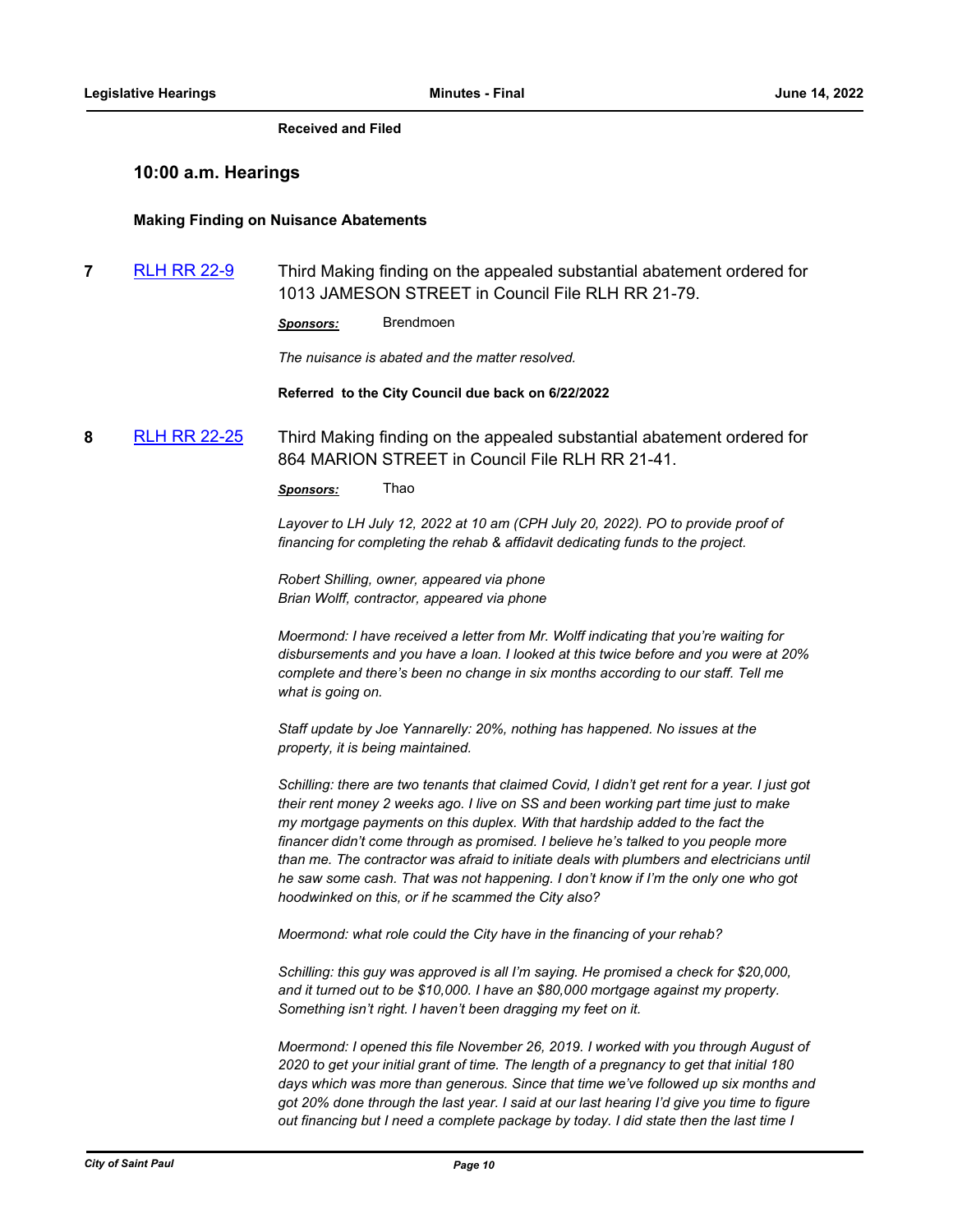*stood in front of Council was to recommend the grant of time, after the prior week when I* recommended they remove it the previous week because you wouldn't post the *additional Performance Deposit. I stuck my neck out for you. I was clear I won't do that again. I'm not seeing you have any change in your financial ability to execute this rehab. You need to make your argument to the City Council how you get that additional money. \$3,600 being dispersed is not a viable financing option.* 

*Wolff: it was actually \$10,000. I completely understand your side, it has been a long dragged out mess. I mentioned last time about an investor interested in helping. The lender called me last week and said he wouldn't pay the money until it was done. I told Bob he needed to work it out because I won't finance the project. The investor was working on doing a loan amount. Bob just got a \$20,000 deposit for past due rent. I have the receipt here from June 7. That's just for you to consider. That's about all I can offer. I don't know if you can do a 10 day extension, but I thought I'd add that.*

*Moermond: right now the information you submitted indicated \$76,500, taking into the account the \$10,000, is that \$8,6000 or you've paid down to \$66,000?*

*Wolff: it is down to \$66,000. We've worked out some savings on the job. I've been under budget up until now so I left the price the same even though the plumbing bid*  went up. It isn't a difficult job in my realm of work, we just need to order those *subcontractors.*

*Moermond: so you're \$46,000 short if that entire \$20,000 is spent on the rehab, correct?*

*Wolff: yes. It is enough to pay the downs for the subcontractors for their rough-ins and it would buy him time with the financing.* 

*Moermond: I don't know I want to participate in a process that involves spending good money after bad. The City's way of abating is to knock it down. You have 20% done is less of a loss to you than if it is going down when its 40% done. I need to see that financing to finish. I cannot, after we've been talking about this for 2.5 years, take it as faith that you'll have financing magically appear. I need to see it there.*

*Wolff: is there the possibility of more time for that?*

*Moermond: this goes to Council July 20. I will check on July 12 if you have financing. If you do, then we have a plan. If you don't I'm recommending demolition.* 

*Wolff: money in an account? The agreement? That hasn't worked in the past?* 

*Moermond: I'm not going to count this loan agreement. We're happy to provide feedback. I'm looking for an actual bank account, a construction loan for the project, those types of things. Cash is fine but I need to see a loan agreement for the balance; that you have the money in hand. Decent documentation. We can give you feedback if you submit something in case it needs to be rectified.* 

*Wolff: that would be great.*

**Laid Over to the Legislative Hearings due back on 7/12/2022**

**9** [RLH RR 22-36](http://stpaul.legistar.com/gateway.aspx?m=l&id=/matter.aspx?key=41891) Second Making finding on the appealed substantial abatement ordered for 1179 SEVENTH STREET EAST in Council File RLH RR 21-44. (To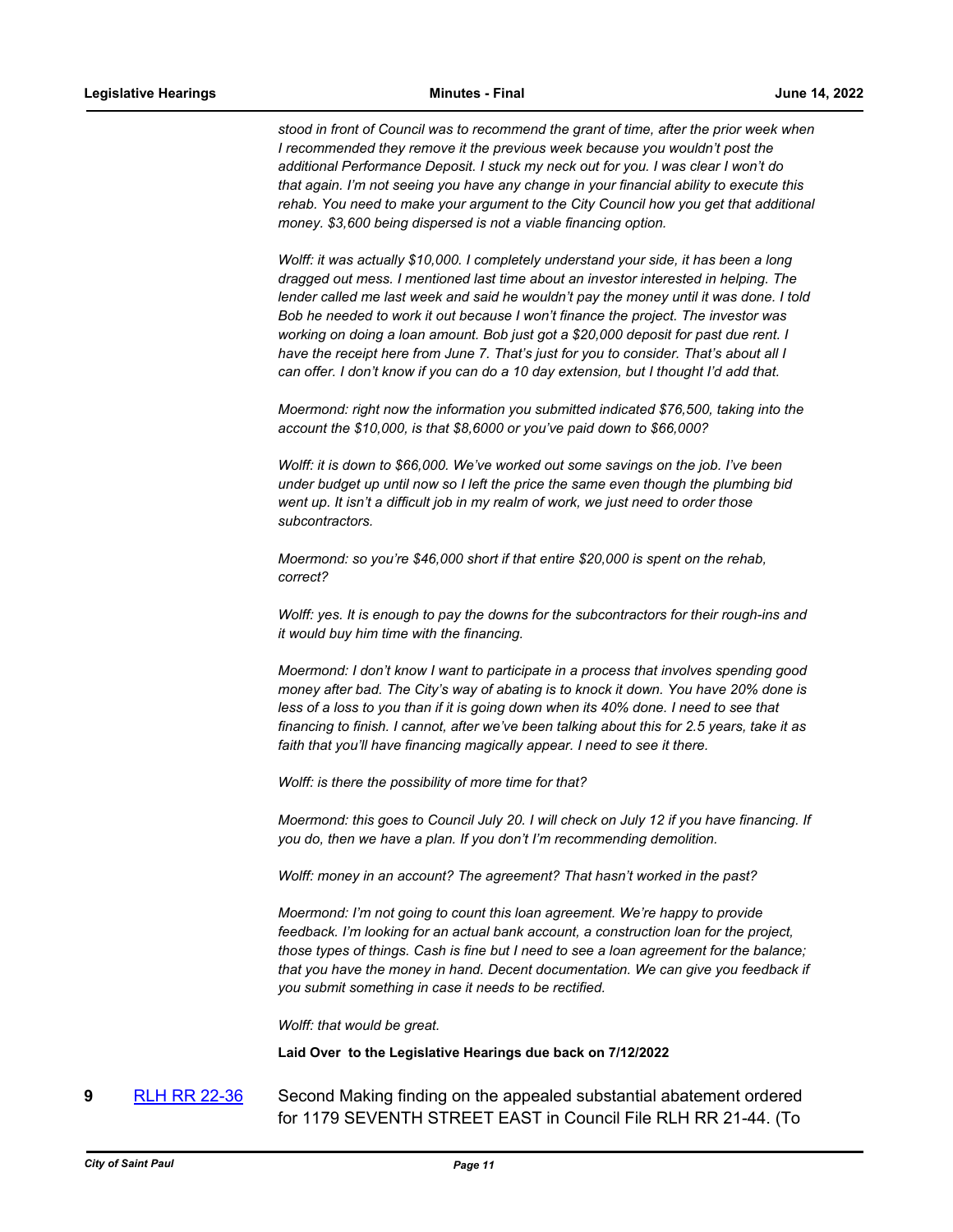#### refer back to July 12, 2022 Legislative Hearing)

*Sponsors:* Yang

*Refer back to LH July 12, 2022 at 10 am to see if property has received its CC Certificate. (CPH July 20)*

*Quintus Pillai, contractor, appeared via phone Rashad Kennedy, contractor, appeared via phone*

*Moermond: this is the second making finding and looking at where we go from here.* 

*Staff update by Supervisor Joe Yannarelly: we were informed it is 95% complete and no issues at the property.*

*Moermond: you've made tremendous progress. We're up from 20% last time. What does it look like to get it across the finish line?*

*Kennedy: I just left form meeting with Nathan. There are a couple things he's requiring. He's going to come back out Friday I hope.* 

*Pillai: we plan on having the entire thing done by Friday.*

*Moermond: I'll continue this 4 weeks and if he issues you your certificate between now and then, great. My preference is to say at the hearing the nuisance is abated and we can close the file. If we can't, I'm going to ask for a written statement of where you are at and your estimated timeline so I can have a plan for Council. We will talk July 12, and we'll put it in front of Council July 20.*

**Referred to the City Council due back on 6/22/2022**

**10** [RLH RR 22-34](http://stpaul.legistar.com/gateway.aspx?m=l&id=/matter.aspx?key=41872) Making finding on the appealed substantial abatement ordered for 1514 VAN BUREN AVENUE in Council File RLH 21-62.

*Sponsors:* Jalali

*The nuisance is abated and the matter resolved.*

**Referred to the City Council due back on 6/22/2022**

**11** [RLH RR 22-35](http://stpaul.legistar.com/gateway.aspx?m=l&id=/matter.aspx?key=41874) Second Making finding on the appealed substantial abatement ordered for 521 YORK AVENUE in Council Files RLH RR 21-43. (To refer back to June 28, 2022 Legislative Hearing)

*Sponsors:* Brendmoen

*Refer to LH June 28, 2022 at 10 am. PO to provide updated work plan and financing to complete the project by COB June 27.*

*Maurice Griffin, owner, appeared via phone*

*Moermond: we'll be talking about your progress on 521 York. This is the second hearing we've had on this and what its trajectory is.* 

*Staff update by Supervisor Joe Yannarelly: Nathan has indicated it is 85% complete*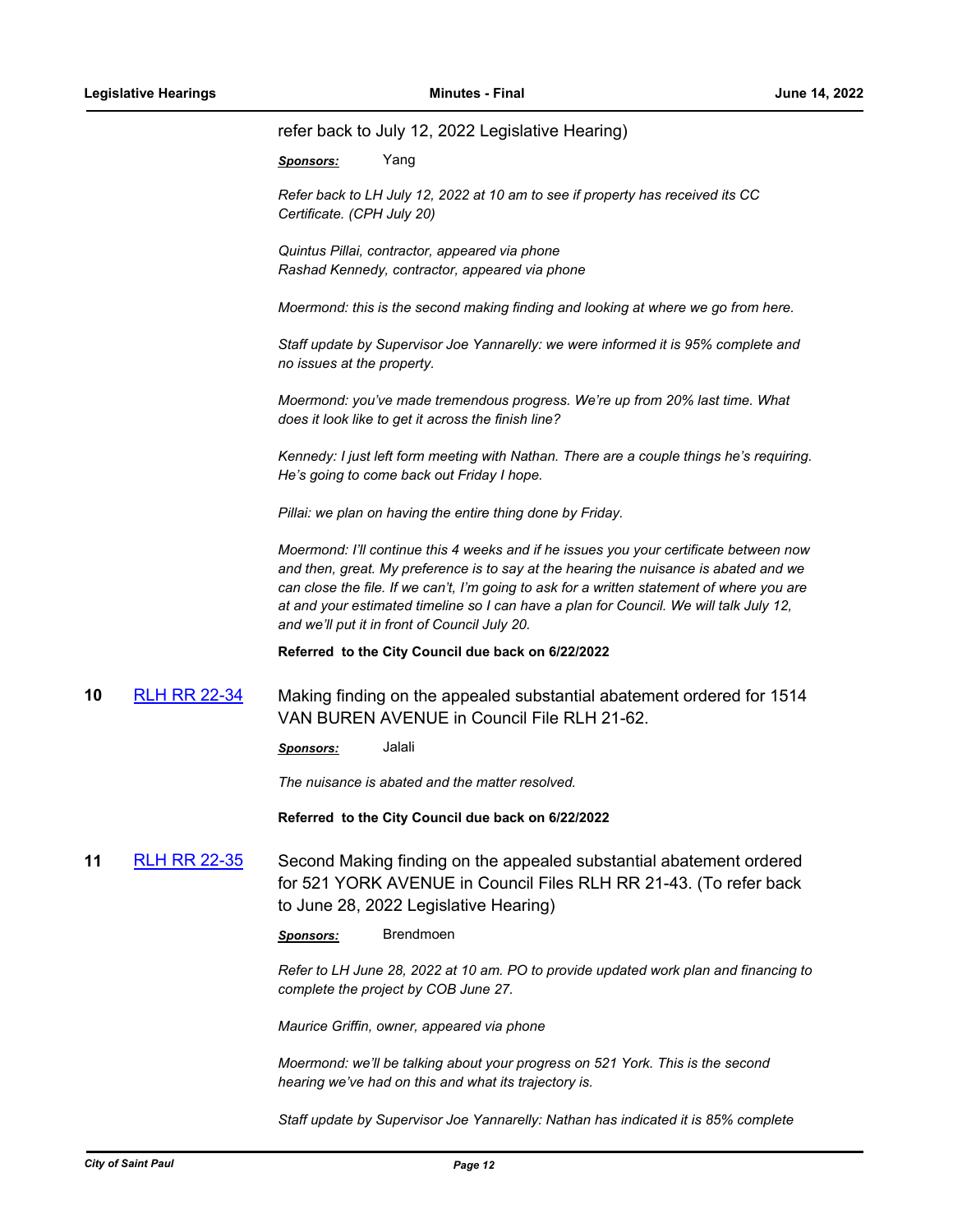*and no issues.*

*Moermond: what does the next 15% look like Mr. Griffin?*

*Griffin: finishing the kitchen and touching up some windows, a few other miscellaneous items.* 

*Moermond: what kind of timeline on that?*

*Griffin: 3 months.* 

*Moermond: can you put together a new work plan to getting from here to done. Have you paid for that work? or is it half down, half on completion?*

*Griffin: I'm not sure what you're asking?*

*Moermond: I'm wondering if you have the money to finish the work.* 

*Griffin: ok, yes.* 

*Moermond: why don't we talk in 2 weeks, is that enough time to get the plan and financing in?*

*Griffin: yes.*

**Referred to the City Council due back on 6/22/2022**

## **11:00 a.m. Hearings**

#### **Summary & Vehicle Abatement Orders**

**RLH SAO 22-26** 12 RLH SAO Appeal of Rebecca & Lucas Pelton to a Summary Abatement Order at 1696 JULIET AVENUE.

*Sponsors:* Tolbert

*Appeal is granted as conditions required by LHO (removing items from public right of way, providing information on mosquito prevention design of rain barrel, and submission of a work plan and diagram of the property) were met.* 

*Rebecca Pelton, owner, appeared via phone*

*Moermond: I received your packet of information and Mr. Kedrowski and I reviewed it and determined you are in compliance with the Summary Abatement Order as we discussed it. So the resolution going before Council say the conditions of the extension were met and you are now in compliance. You produced nice materials; I appreciate that.*

*Rebecca Pelton: we received an Excessive Consumption fee because we hadn't met the deadline. Is there a way to make that go away?* 

*Moermond: it was sent May 25. Mr. Kedrowski can you manage on your end, or is it in process?*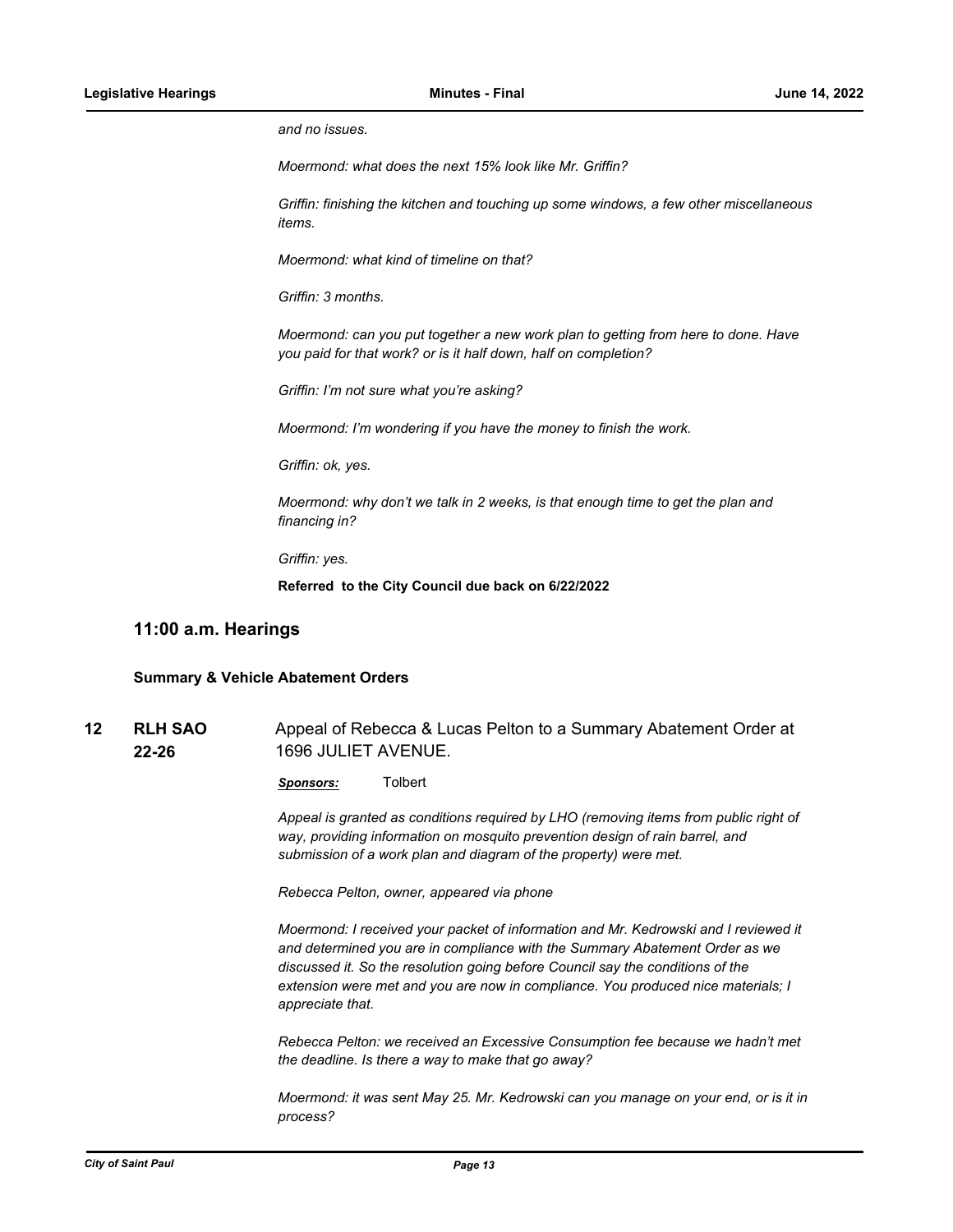*Kedrowski: when I went for the reinspection and nothing was done you can only assume they didn't intend to change anything, but obviously after our conversation that was not true. I had intended to remove that fee last week.*

*Moermond: he will remove the fee.*

*Pelton: thank so much.*

**Referred to the City Council due back on 7/13/2022**

# **13** [RLH SAO 22-21](http://stpaul.legistar.com/gateway.aspx?m=l&id=/matter.aspx?key=41866) First Making finding on the appealed nuisance abatement ordered for 607 TOPPING STREET in Council File RLH SAO 22-14.

*Sponsors:* Thao

*The nuisance is abated and the matter resolved.* 

*Minutes pending*

**Referred to the City Council due back on 6/22/2022**

# **1:00 p.m. Hearings**

## **Vacant Building Registrations**

**RLH VBR 22-28 14 RLH VBR** Appeal of Macy Anderson o/b/o Charles Bastel to a Vacant Building Registration Requirement at 1372 VICTORIA STREET NORTH.

*Sponsors:* Brendmoen

*Waive the VB fee for 90 days (to August 12, 2022).* 

*Deanna Westphall, o/b/o Macy Anderson, conservator for Charles Bastel, appeared via phone*

*[Moermond gives background of appeals process]*

*Staff report by Supervisor Matt Dornfeld: has approximately a 20 year history of being a problem property/Vacant Building. I'll summarize that history quickly, Back in 2001 are when complaints started on Mr. Bastel's property. We have over 100 neighborhood complaints. Done over 25 Summary Abatement Order. Over 25 Excessive Consumption fines. We have deployed every City service we have to assist Mr. Bastel, police, social workers, public works, FD, St. Paul Police Department, emergency workers. I have spent over 100 hours at Mr. Bastel's property over the last 20 years. His home entered the Vacant Building program in 2016. During that time Mr. Bastel did a lot of sleeping in his truck and he was illegally occupying during cold weather. He paid a contractor over 20,000 to bring the home up to code and the contractor did some work but reneged on most of the exterior work and those issues still stand today. Due to Mr. Bastel's health and physical and mental condition, we gave him a Code Compliance Inspection approval with corrections. Those corrections were the garage, fence, front steps, and the contractor skipped town and never did the work. He moved back into the home in November 2019 with those issues outstanding. At that time he proceeded to continue to live like he did previously, in a hoarding and gross unsanitary state. The interior was not maintained since November 25, 2019 until this*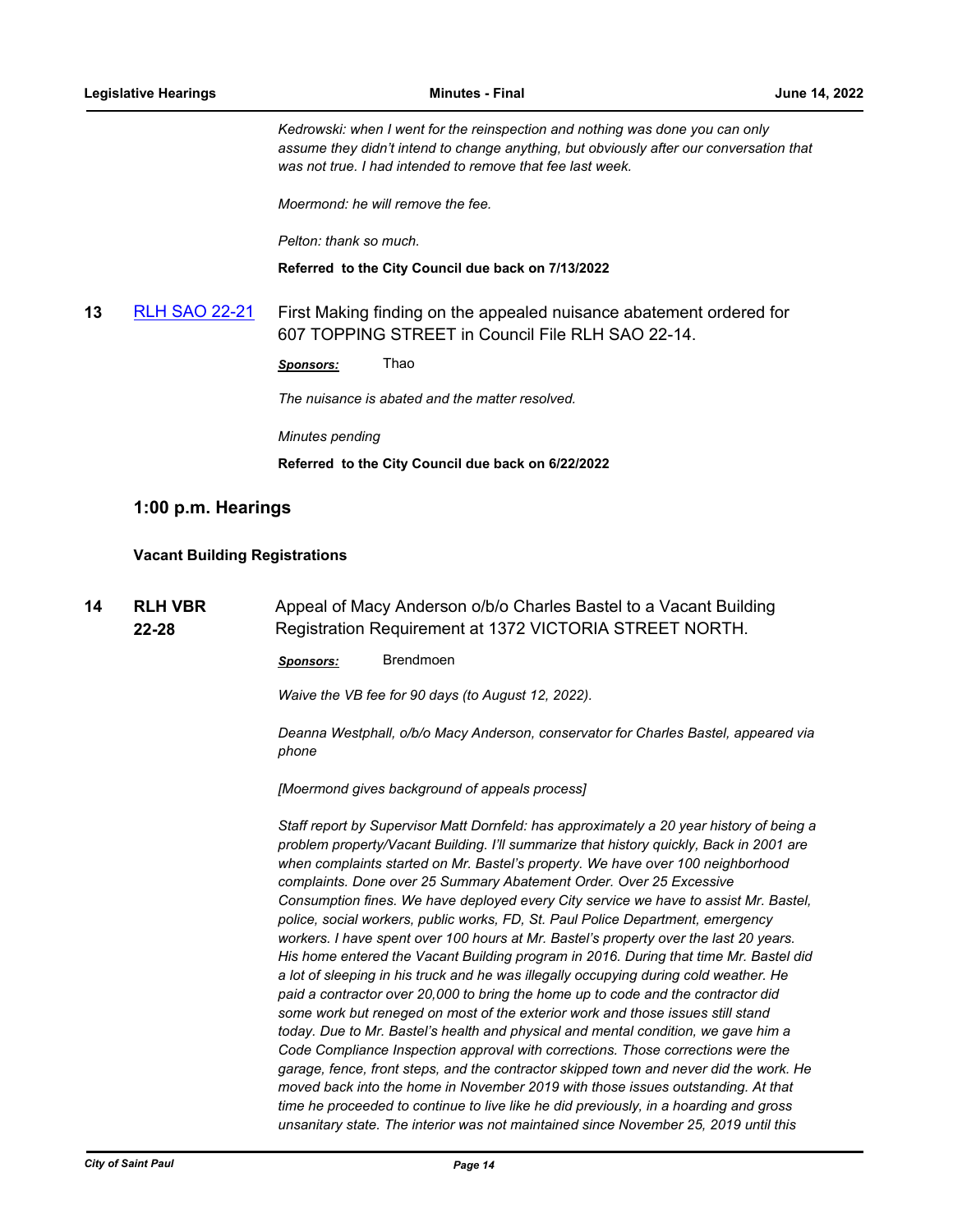*point when we made it a Category 2. We made it Category 2 because it is vacant and never received its full Code Compliance approval due to the outstanding exterior violations.* 

*Moermond: since the time the Certificate with corrections was issued have conditions deteriorated further?*

*Dornfeld: the house is vacant and the exterior violations remain. It is my understanding the conservator has completely cleaned out the interior. I don't know if they've gutted it, but the interior has been cleaned out. My last concern is this: there is no way Chuck can go back in this house. He cannot maintain a single-family home at this stage in his life.* 

*Moermond: it sounds like Ms. Anderson is interested in selling the property and had a hearing set for May 31 to discuss this in court. Tell me what the plans are currently.*

Westphall: we did clean out the inside who threw everything in a dumpster and then *bleached the inside. No construction. Maci went to Ramsey County May 31 to ask if we could sell the house and we are waiting for the judge to sign the order and send it back but I believe we can start the process of selling. Ramsey County court will send out 2 appraisers and once we get those appraisals submitted to the court we'll put it on the market "as is". We would tell the buyer, most likely a contractor, about the things that need to be met before someone can live in it.* 

*Moermond: what are you looking for today?*

*Westphall: it looks like Mr. Bastel is going to keep being charged for the stairs not being fixed. We emailed Matt who said to appeal. Is there a way to suspend until the house is sold?*

*Moermond: I think we can backtrack. It is more than just the stairs, there are other exterior corrections. The conditions are major code violations. The house is empty.*  The question is whether or not it should be in the Vacant Building program as a *Category 2. Given its history and that it didn't have its Code Compliance certificate, I'm going to say yes it needs to be a Category 2. That means you'll need a Code Compliance Inspection report application in which will detail for you and the buyer the City's requirements before it can be reoccupied. It likely isn't the longest punch list but it has been six years since that happened last. A lot of strange things have happened since then. With respect to the fees. We can definitely do a couple of things. One is, do not pay the bill. I'm going to recommend the Council give a 90 day waiver, May 12 to August 12, 2022 with no fee whatsoever. I don't think it will be sold by then; if it goes unpaid which is fine to do it is processed as an assessment that would go onto the property taxes and would be dealt with at closing. So you still wouldn't have to pay it up*  front. For the buyer, it is common for me, if it is reoccupied in a timely fashion, to *prorate that assessment since it paid prospectively. I would say it is in your interest to get that done. You don't have to do the things on that list. I'll ask that report is expedited so you can get that property offloaded.*

**Referred to the City Council due back on 7/13/2022**

## **2:00 p.m. Hearings**

### **Fire Certificates of Occupancy**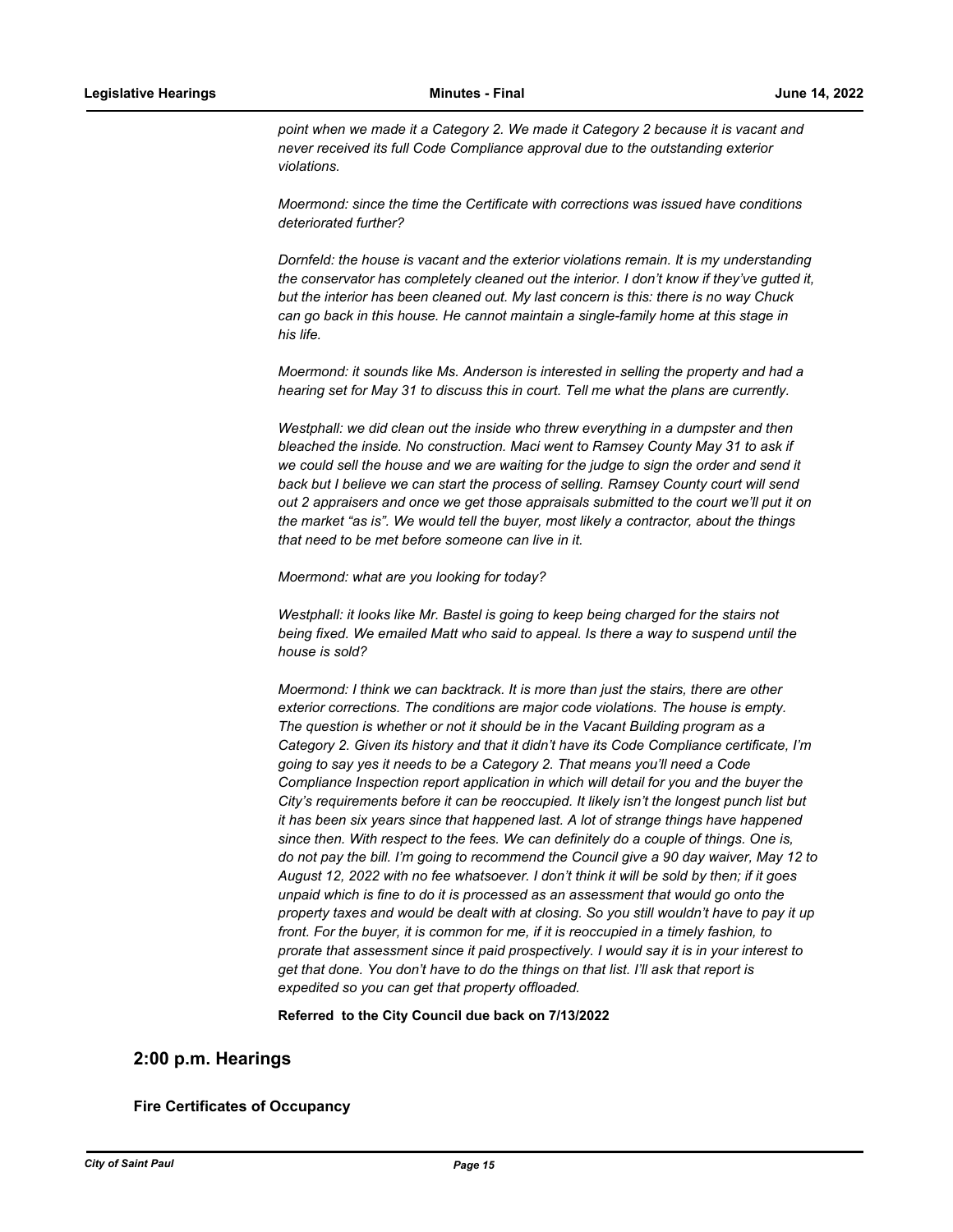| 15 | <b>RLH FCO</b> | Appeal of Curtis Burroughs to a Fire Certificate of Occupancy Correction |  |
|----|----------------|--------------------------------------------------------------------------|--|
|    | $22 - 16$      | Notice at 1606 HEWITT AVENUE. (To refer to June 14, 2022 Legislative     |  |
|    |                | Hearing)                                                                 |  |

*Sponsors:* Jalali

*Grant to January 1, 2023 for compliance with change in use orders, noting all other items in compliance.* 

*Curtis Burroughs, owner, appeared via phone*

*Moermond: we are following up on the Fire inspection orders for this property. I heard zoning gave you approval for a triplex at this location, congratulations.*

*Burroughs: thank you.*

*Moermond: we just wanted to walk through the last step in the process with you, which is applying for a building permit to do any final changes to make it compliant with building code. you'd want to hire someone to make sure it is compliant with Code to be a triplex, not just zoning. I think we talked about that before but wanted to revisit it.*

*Burroughs: I'm glad you did; I don't recall that.*

*Moermond: so anything code-wise that needs to happen, for example necessary venting or fire separation. You'd need an architect or someone like that to look at the space and confirm it doesn't need changes or it does and what they are. Then apply for a building permit to do those changes.* 

*Burroughs: got it. What does "someone like that" mean?*

*Moermond: they use the term "designer of record". I'm not crazy about that term. Mr. Imbertson, any comments?*

*Imbertson: depending on the scope of the project they may allow a contractor to pull the permit and submit a code analysis or they may require a licensed architect. Some projects are clear cut and for some smaller projects I'm not sure what the determination is by plan review. If you aren't using a licensed architect I'd refer you to the plan review department to initiate that conversation. Explain the scope of project and your contractor to see if it is something they would consider. A licensed architect would always be ok, but anything else you would want to ok them before going too far.* 

*Burroughs: I'm assuming if you are calling an architect they are licensed, is that fair?*

*Imbertson: typically, yes.*

*Moermond: so this will be in plan review, so we can get you a contact for that.*

*Imbertson: the code analysis with your building code application would be reviewed by the plan reviewers. I wouldn't want to speculate on what does or doesn't need to happen. Part of that is figuring out what needs to be done with the building, other cases may need major changes, some small. It depends on that analysis.*

*Moermond: we'll get a name for you in plan review as a contact and will put that in our follow-up letter. We'll copy them on that letter so they know we've made that referral.*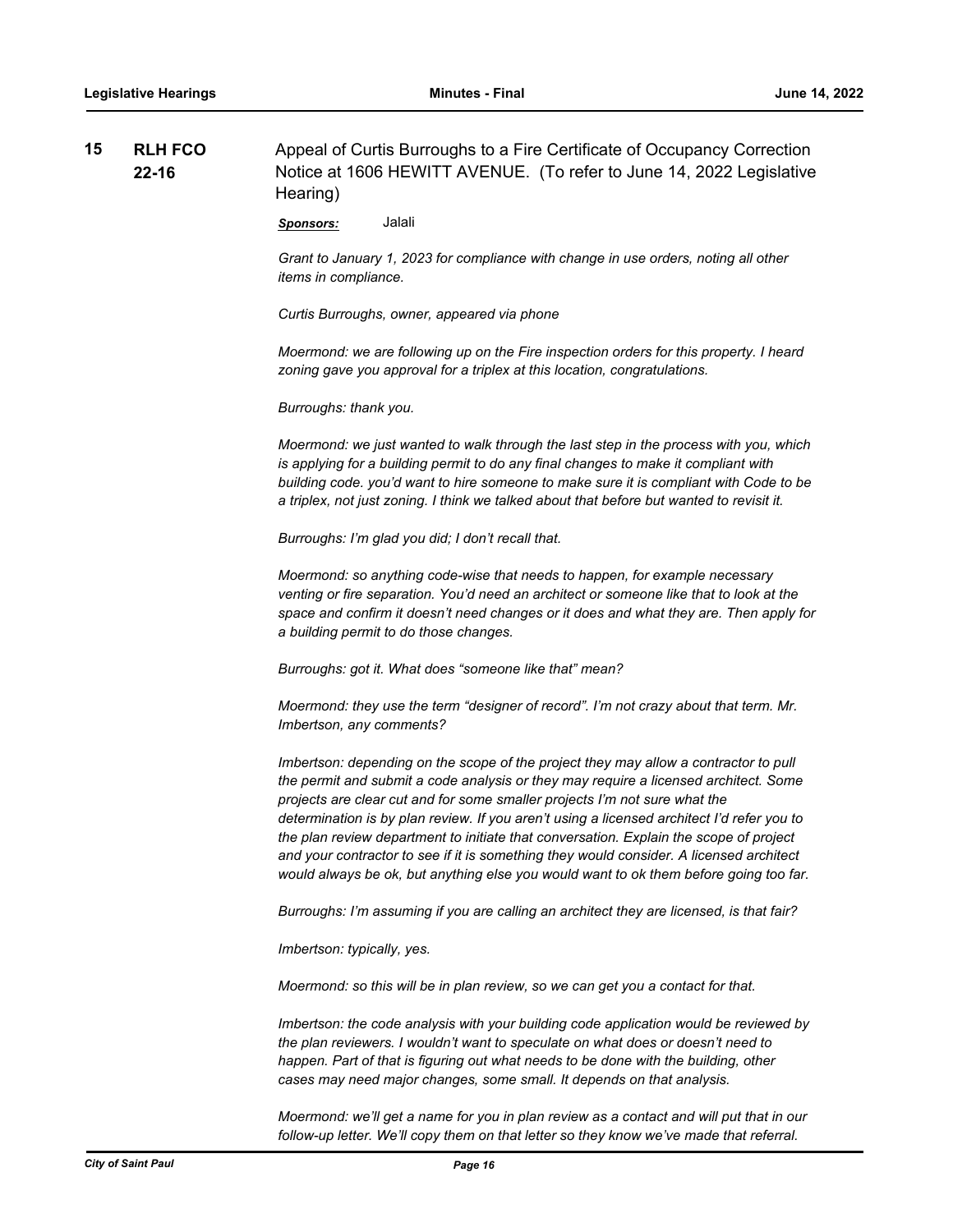*I'm going to recommend the Council give you to January 1, 2023 to make this a legal triplex, both through zoning as well as Building or Fire codes. So any changes need permit sign offs by end of year.*

*Burroughs: that seems reasonable, thank you.*

#### **Referred to the City Council due back on 7/13/2022**

## **3:00 p.m. Hearings**

#### **Other - Water & Fence Permit Issue**

# **16** [RLH WB 22-1](http://stpaul.legistar.com/gateway.aspx?m=l&id=/matter.aspx?key=41717) Appeal of Bettie Lewis to a Water Service Bill at 543 CENTRAL AVENUE WEST.

*Layover to LH June 28, 2022 at 3 pm for further discussion.* 

*Bettie Lewis, owner, appeared via phone*

*Moermond: touching base with you again. I have Derek Olson from Water on the line as well. You were going to make an application for the Community Action Partnership to help pay for this. Have you done that? Mr. Olson checked and they didn't have anything as of last week.*

*Lewis: that cannot be so because I got a letter saying my income is too high. I'm not eligible for that program.* 

*Moermond: that's unfortunate.* 

*Lewis: I still don't think we should have to pay for it. What are your suggestions so it doesn't get shut off and doesn't go on our taxes?*

*Olson: originally we talked about a payment arrangement but that was when she wanted to do the hearing. That wasn't because she was unwilling; we just haven't talked more.* 

*Moermond: is there a fund for extra-large bills?*

*Olson: with Water Works.* 

*Moermond: does she qualify for that?*

*Lewis: I don't know the income parameters. I don't have anything to do with applications for that, we refer customers to Community Action. I don't know the rules. We pay them to administer it. We have no say in it.* 

*Moermond: I'm struggling with your memory deficit you mentioned last time and the water being left on and how that fits together. Do you live alone?*

*Lewis: no, I live with my daughter. She is my caretaker. At the time the water, according to the meter, was running, we had no reason to be outside. We don't use the back deck where the spigot is.* 

*Moermond: did we talk about the possibility that it froze and then leaked?*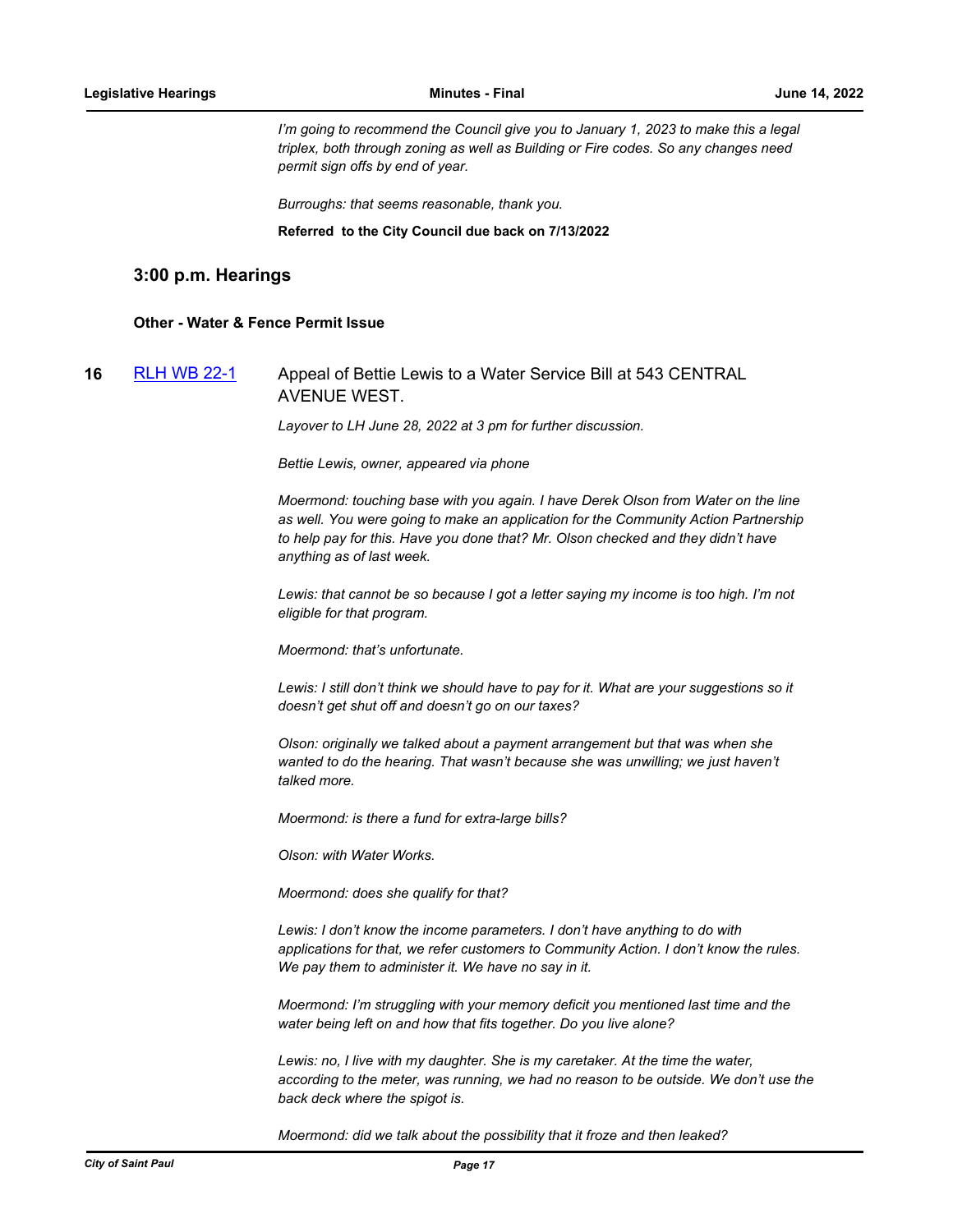*Lewis: it should have frozen if it was January.*

*Moermond: if you don't turn it off inside the house it can freeze the fixture itself and damage it which could have triggered the leak. I don't know. It does have those earmarks. I know that this was not purposeful. I'm going to look at water board policies on this. Last I checked a person was responsible for situations like that but I want to check and see if there's any wiggle room. It would have been great if you would have qualified. We'll try and get an answer to you within the week.* 

*Lewis: can I get more information about Water Works?*

*Moermond: sure. Let's lay this over 2 weeks.*

**Laid Over to the Legislative Hearings due back on 6/28/2022**

**17 RLH OA 22-5** Appeal of Amy Peterson, CoBeck Construction Company, to a denial of a Fence Plan Review/Permit Application at 273 LAFAYETTE FRONTAGE ROAD WEST.

*Sponsors:* Noecker

*Grant variance conditioned upon fence being 7' in height (excluding height of barbed wire in measurement).*

*Amy Peterson, o/b/o CoBeck Construction, appeared via phone* 

*Moermond: I have your application in front of me. You're the builder, right?*

*Peterson: owner and builder. General contractor by profession. Midwest fence would install, but we are general contractor.* 

*Moermond: a couple of things, it looks like you're proposing a 7 foot black chain-link fence around property and on top 3 strands of barbed wire.* 

*Peterson: yes. it is actually 6 foot chain link, and then the 3 strands totaling 7 feet.*

*Moermond: can you go 7 feet on the fence?*

*Peterson: is that what you would like?*

*Moermond: it's a minimum 6' if barbed wire is allowed. I can reach it at 6'. If it's a little higher I'd have to be a taller stupid person. The barbed wire has a tilt in the diagram. Will it tilt inward?*

*Peterson: straight up.* 

*Moermond: ok. the main thing is it cannot project outward onto the right-of-way. The*  last thing that concerned me was the diagram of where the fence would go, does it *accurately lay out the right-of-way. You have a dashed line indicating easement on the diagram. It's a public right-of-way and you can't fence that into your property. You can*  fence along it. But you cannot encapsulate the right-of-way into your property. Not sure *your intention there, it looks like it from the diagram. How does the dashed line fit together with the dashed dot line?*